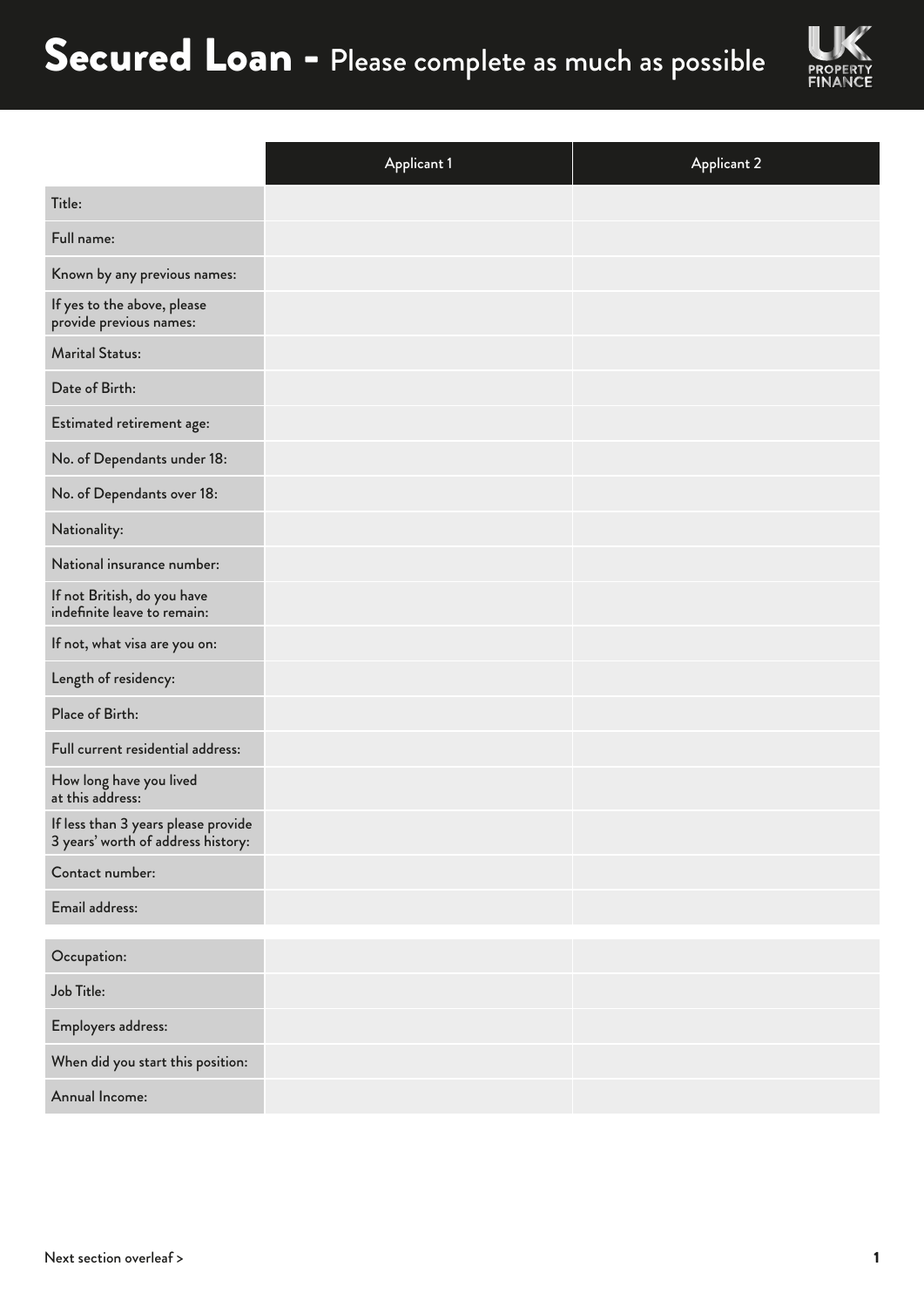

|                                                                                       | <b>Applicant 1</b> | <b>Applicant 2</b> |
|---------------------------------------------------------------------------------------|--------------------|--------------------|
| Monthly net income paid:                                                              |                    |                    |
| Self-employed - Net profits                                                           |                    |                    |
| 2019:                                                                                 |                    |                    |
| 2018:                                                                                 |                    |                    |
| 2017:                                                                                 |                    |                    |
| Self-employed - Dividends                                                             |                    |                    |
| 2019:                                                                                 |                    |                    |
| 2018:                                                                                 |                    |                    |
| 2017:                                                                                 |                    |                    |
| Salary                                                                                |                    |                    |
| 2019:                                                                                 |                    |                    |
| 2018:                                                                                 |                    |                    |
| 2017:                                                                                 |                    |                    |
| Monthly net income paid:                                                              |                    |                    |
| Are you limited company/<br>sole trader/ partnership:                                 |                    |                    |
| Are you a director of a limited<br>company/ LLP with a greater<br>than 25% ownership: |                    |                    |
| Does your business<br>produce accounts:                                               |                    |                    |
| If yes, are your accounts<br>produced by an accountant:                               |                    |                    |
| How long has the business<br>been established?                                        |                    |                    |
| How long have you been<br>connected with your business?                               |                    |                    |
| Are you aware of anything that<br>will, or likely to change your<br>circumstances?    |                    |                    |
| Do you have a state pension:                                                          |                    |                    |
| Do you have a private pension:                                                        |                    |                    |
| Who is your pension provider:                                                         |                    |                    |
| Adverse Credit (in the last 6<br>years) for all applicants defaults:                  |                    |                    |
| <b>County Court Judgements:</b>                                                       |                    |                    |
| IVA's (ever):                                                                         |                    |                    |
| Bankruptcies (ever):                                                                  |                    |                    |
| Details of any late payments:                                                         |                    |                    |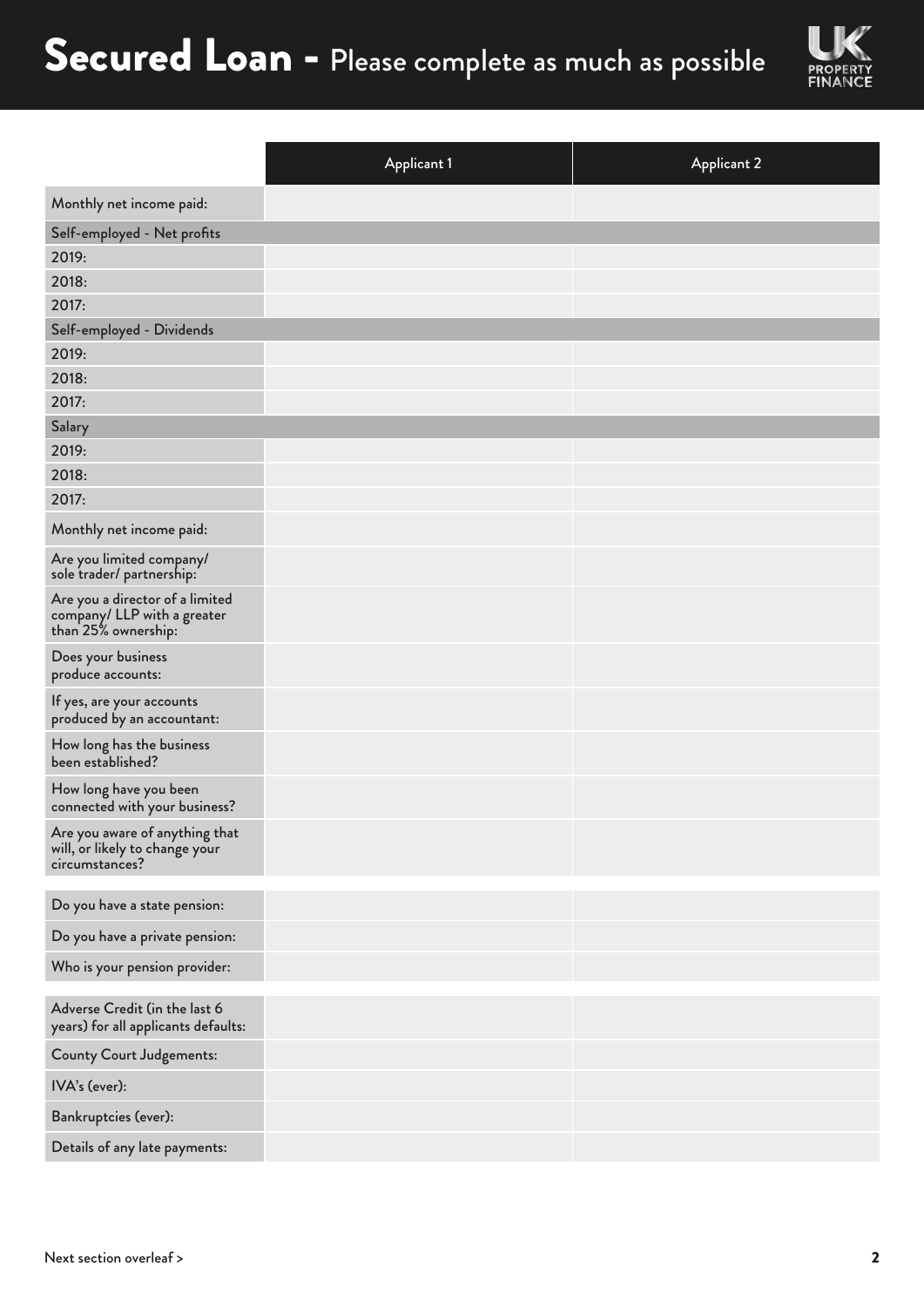

|                                                                                                           | <b>Applicant 1</b> | <b>Applicant 2</b> |
|-----------------------------------------------------------------------------------------------------------|--------------------|--------------------|
| Unsecured Loans -<br><b>Current Balance, Monthly</b><br>Payment, Provider:                                |                    |                    |
| Credit Cards - Current Balance,<br>Monthly Payment, Provider -<br>cleared monthly:                        |                    |                    |
| Hire Purchase - Current Balance,<br>Monthly Payment, Provider:                                            |                    |                    |
| 1st Charge Mortgages - Current<br>Balance, Monthly Payment,<br>Provider - Residential/<br>Commercial/BTL: |                    |                    |
| Secured Loans - Current Balance,<br>Monthly Payment, Provider:                                            |                    |                    |
| Outgoings:                                                                                                |                    |                    |
| Endowment/life insurance<br>premium:                                                                      |                    |                    |
| <b>Critical Illness:</b>                                                                                  |                    |                    |
| Permanent Health Insurance:                                                                               |                    |                    |
| Buildings/contents insurance:                                                                             |                    |                    |
| Payment Protection ASU:                                                                                   |                    |                    |
| Shared ownership rent:                                                                                    |                    |                    |
| Shared ownership rent:                                                                                    |                    |                    |
| Repairs:                                                                                                  |                    |                    |
| <b>Council Tax/water rates:</b>                                                                           |                    |                    |
| Electricity/gas/oil, etc                                                                                  |                    |                    |
| Telephone:                                                                                                |                    |                    |
| TV rental/licence:                                                                                        |                    |                    |
| Food:                                                                                                     |                    |                    |
| Clothing/hairdressing:                                                                                    |                    |                    |
| Healthcare dentist:                                                                                       |                    |                    |
| <b>Personal Pension Plan</b>                                                                              |                    |                    |
| Maintenance/childminding fees:                                                                            |                    |                    |
| Car loan/personal loan/HP:                                                                                |                    |                    |
| Credit card/variable payments:                                                                            |                    |                    |
| Public transport costs/petrol:                                                                            |                    |                    |
| Repairs/servicing/tax/insurance etc:                                                                      |                    |                    |
| Child's clothing/pocket money/<br>school fees:                                                            |                    |                    |
| Holiday/entertainment/<br>birthdays/Christmas:                                                            |                    |                    |
| Pet food/vets/other:                                                                                      |                    |                    |
| Other committed expenditure:                                                                              |                    |                    |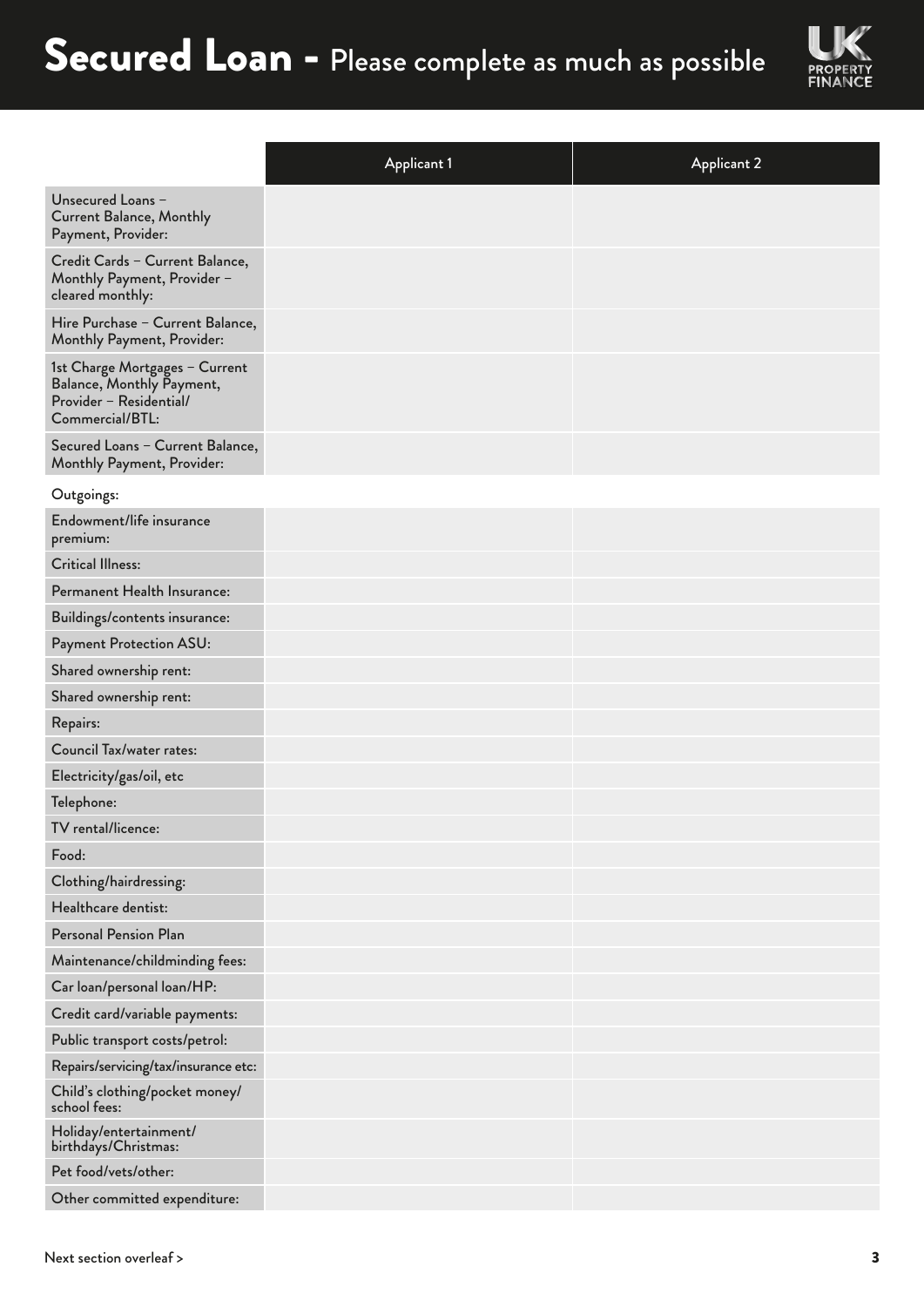

|                                                                   | <b>Applicant 1</b> | <b>Applicant 2</b> |
|-------------------------------------------------------------------|--------------------|--------------------|
| Do you have a current account<br>with a bank or building society: |                    |                    |
| If yes, how long have you<br>had the account:                     |                    |                    |
| Do you have a savings account:                                    |                    |                    |
| How many credit cards<br>do you have:                             |                    |                    |
| Security address:                                                 |                    |                    |
| Flat or House:                                                    |                    |                    |
| Leasehold or Freehold:                                            |                    |                    |
| If flat, purpose built or converted:                              |                    |                    |
| If flat, number of storeys:                                       |                    |                    |
| If flat, flat floor:                                              |                    |                    |
| Standard construction:                                            |                    |                    |
| Detached/Semi etc:                                                |                    |                    |
| Approx. year built:                                               |                    |                    |
| If less than 10 years old,<br>builders warranty:                  |                    |                    |
| Number of living rooms:                                           |                    |                    |
| Number of bathrooms:                                              |                    |                    |
| Number of bedrooms:                                               |                    |                    |
| Number of kitchens:                                               |                    |                    |
| Is there a garage:                                                |                    |                    |
| Mortgage lender:                                                  |                    |                    |
| Monthly payment:                                                  |                    |                    |
| Current interest rate:                                            |                    |                    |
| Early repayment charges:                                          |                    |                    |
| Remaining term for mortgage:                                      |                    |                    |
| Remaining time left in fixed rate:                                |                    |                    |